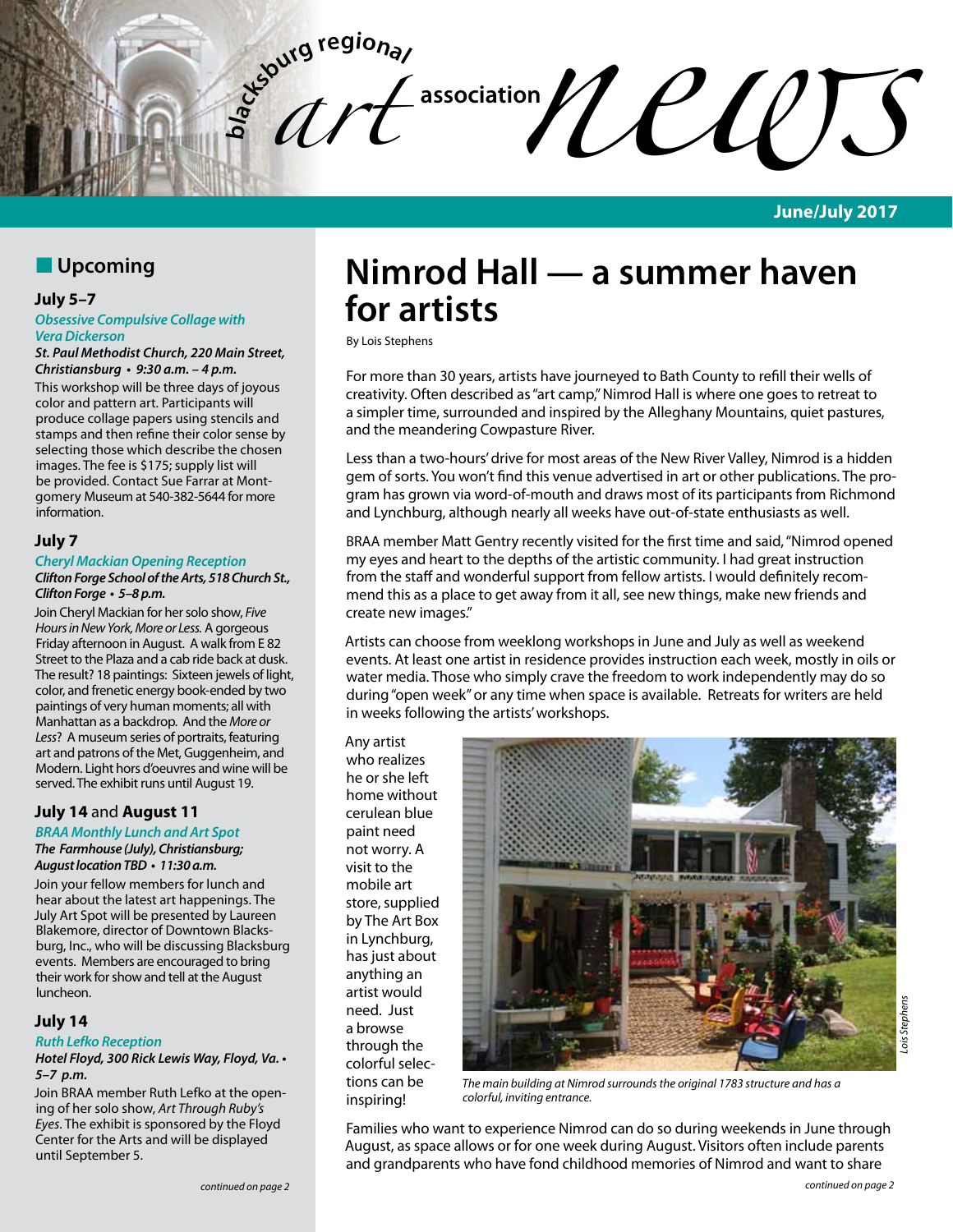# **July 15** n **Upcoming** *continued from page 1* **Nimrod** *continued from page 1*

#### *Art at the Market*

**Blacksburg Farmers Market • 9 a.m. – 2 p.m.** This juried exhibition and celebration of the town's vibrant arts community is held in conjunction with the annual breakfast at the farmers market, which showcases local food and live music.

#### **July 19**

# *Printmaking Exhibit Reception*

**The Artful Lawyer, A Fine Gallery, Inc., 318 N. Main Street, Blacksburg • 5:30–8:30 p.m.** This exhibit features works by Erin Collins, Alex Crookshanks, Lam Tung Dinh, Kath Elich, Andrew Hill, L.S. King, Darcy Meeker, and Elvira Skuzinski.

# **July 20**

# *Reception, BRAA Annual Theme Show*

**VTLS, 1701 Kraft Drive (Corporate Research Center), Blacksburg • 5–7 p.m.**

Join fellow members at this opening reception and view the array of abstract art. Fifty works by more than 30 artists will be displayed until Oct. 13.

# **July 20** and **August 16**

#### *Paint Parties*

**The Artful Lawyer, A Fine Gallery, Inc., 318 N. Main Street, Blacksburg • 7–9:30 p.m.**

Paint Your Pet during the July 20 party! Limited to 10 people and tickets (\$35) will close one week prior to event. The theme for August 16 is elephants and the fee for this party is \$30. For more information, visit *http://artfullawyergallery.org/events*.

# **August 26**

#### *Gelli Plate Play Date*

#### **Warm Hearth Village Center, Blacksburg • 9 a.m. – 4 p.m.**

This BRAA-member only event will explore making art with gelli plates and acrylic paint. There will be no formal teacher, but those who already use this method will share their knowledge. For more information, visit *www.blacksburgart.org*. Sign up by emailing *charlotteychan@gmail.com*.

# **August 26**

# *Heritage Day*

#### **Montgomery Museum, 300 S. Pepper St.,**  *Christiansburg*

Don't miss this day of fun activities for the whole family. Plein air painting, demonstrations, children's activities, and more.

# **September 21–24**

#### **Stonecarvers' Workshop**

#### **Newport Community Center, Newport**

The Backyard Stonecarvers celebrate 15+ years of practicing this ancient art. Novices as well as experienced carvers are welcomed. For more information, contact Linda Correll at *lcorrell@gmail.com* or 540-599-7376.

floating down the Cowpasture River on intertubes and quiet evenings on the porches with their families.

Owned by the Wood family from 1907 until 2013, Nimrod served as a summer resort for guests for more than 100 years and as a camp for boys and girls from the 1930s until the 1980s. The rambling Victorian main building was originally constructed as a log cabin in 1783. Today it houses the kitchen, dining hall, a small store, guest rooms and more — all forming a network of stairways, passages, and porches. Near one entrance is the 1909 hotel register that guests still sign today.

Located around the main house are six cottages (including the "old post office" which was in service until 1970), all with porches and rustic charm. Guests have private bedrooms and shared baths, which is not as much of an inconvenience as one would imagine. The décor of the bedrooms is best described as "shabby chic" — comfortable but not so fancy as to discourage painting inside on a stormy day.



*Artists follow an instructor's lead during a sunset painting demonstration at Nimrod.*

Invariably, a mention of Nimrod leads to a conversation about the food. Former owner and chef Frankie Wood Apistolas' meals were so remarkable that artists Judith Anderson and Margaret Buchanan created an illustrated cookbook, "Frankie's Kitchen." The tradition of delectable family-style fare lives on through chef Jim Stewart, who practices his culinary art at Washington and Lee University during the academic year.

Perhaps the most ardent champion of Nimrod is Richmond artist Laura Loe. She fell in love with the place when she first visited in 1993 — so much so that she was married there in 1997. By 1998 the original summer art leaders were ready to pass the torch and Loe took over as director. When Frankie Wood Apistolas and husband Jimmy decided to sell the 100+ acres and all it entailed, the choice was obvious. In 2013, Loe and husband Will Loving purchased the property so that Nimrod could live on and thrive.

Loe and Loving have energetically invested much time and resources into Nimrod's restoration and improvement. Nine private studios and a bathhouse have been added to a new section, "Studio Row." The spring-fed pond has been shored up, and is now surrounded by a gazebo with a beach-like atmosphere of chairs and umbrellas. As the fresh water never gets above 60 degrees, it makes for a refreshing dip on a hot summer's day.

One of the most remarkable improvements is the renovation of the circa 1930s recreation hall near the pond. As part of the former boys' camp, it was in the late stages of dilapidation and off-limits to visitors. With the help of a long-time Nimrod enthusiast and benefactor, the building was restored in 2016. It has become a gathering place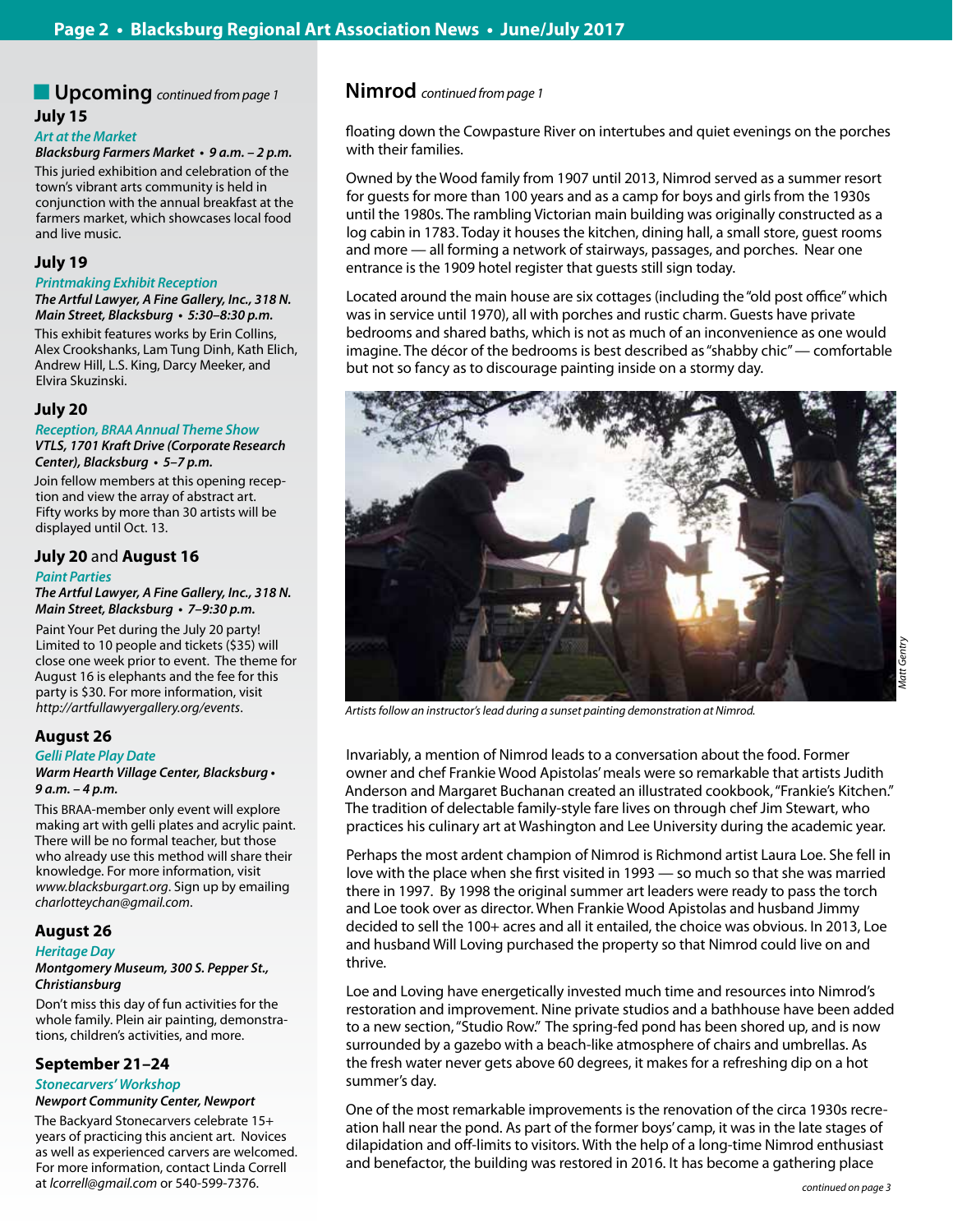# **Nimrod** *continued from page 2*

for artists on the last night of their stay after the traditional Thursday evening walkaround, where artists set out their week's work and everyone strolls the grounds to admire all that has been created.

Loe acknowledges the delicate balance between upgrading Nimrod while maintaining the authentic, summer resort feel of an earlier century. "If we added air conditioning, everyone would be inside instead of relaxing and chatting on the front porches in the evening," says Loe. "Sure, we could extend the season by insulating and modernizing the cabins, but then it would be just like everywhere else."



Lois Stephens *Lois Stephens*

For more information about the summer arts program, visit *www.nimrodhallart.com* 

# **n** Kudos

**Charity Hall**  was awarded third place and **Susan Lockwood**  won the Paul Ostaseski Memorial Award at the June 3–4 Roanoke Sidewalk Art Show.



*Charity Hall's enamel brooche, Yellow Jacket Swarm.*

**Sidra Kaluszka** and **Jennifer Carpenter** 

won Awards of Excellence at the New River Art 2017 Juried Biennial for their entries, *Culmination* and *Two in One*. Other BRAA artists whose works were accepted in the show were **Jeannette Bowker**, **Linda Correll**, **Laura Fender**, **Elizabeth (Diane) Gillis-Robinson**, **James Glass**, **Sue Hossack**, **Larry Mitchell**, **Roberta Sallee**, **Lois Stephens** and **Gerri Young**. The art will be on display until August 5.

**Jennifer Carpenter** was awarded Best in Show at the Radford City Art Show for her colored pencil work, *Past, Present, and Future*. Also, three of her pieces have been accepted in the upcoming 2017 Bower Center Annual National Juried Exhibition in Bedford, Virginia.

**Gerri Young** and **Sally Mook** had works accepted in the Central Virginia Watercolor Society show held from August to October.

place to be.

While rich in history and natural beauty, the vintage vibe of Nimrod is not for everyone. Those who desire a workshop with intensive instruction or who can't live without air conditioning or a private bath may be happier elsewhere. But for those who want to be inspired and productive in a peaceful, bucolic environment, Nimrod Hall is a magical

The following members have been accepted to participate in the 38<sup>th</sup> annual exhibition of the Virginia Watercolor Society, October 14 – January 7: **Vera Dickerson**, **Sidra Kaluszka**, **Ruth Lefko**, **Sally Mook** and **Jane Schafer**.

Congratulations to all!

■ Want more ways to let the public know about your event? Artist Nikki Pynn has designed a new website to help connect art events to the public. The site,



*nrvarts.com*, serves the New River Valley and information may be entered online.

 $\blacksquare$  Want to practice figure drawing in the comfort of your home or studio? The website, Line of Action, offers multiple options for timed drawings and other art practices. See more at *line-of-action.com/ practice-tools/figure-drawing/*.

Do you have an art tip to share? Email *loisstephens56@gmail.com* or *younggerri@googlemail.com*

# **Now Showing**

**July 15 – October 15** (except where indicated otherwise)

**Patricia Bolton**, Pointe West Management, Blacksburg, and The Farmhouse, Christiansburg (thru Oct.)

**Jeanette Bowker**, Zeppoli's dining room, Blacksburg

**Charlotte Chan**, Warm Hearth Village Center, Blacksburg (thru August)

**Riley Chan**, Brown Insurance, Blacksburg

**Marie Collier**, Zeppoli's wine room, Blacksburg, and Haga Law, Christiansburg (thru Oct.)

**Judy Crowgey**, The Farmhouse, Christiansburg (thru Oct.)

**Carole Davis**, Main Street Inn, Blacksburg, and Holtzman Alumni Gallery, Virginia Tech (until Sept. 4)

**Paula Golden**, Community Arts Information Office (CAIO), Blacksburg (thru July)

**Delbert Jones**, See Mark Optical, Blacksburg

**Angela Kinzie**, Mill Mountain Coffee and Tea, Blacksburg

**Ruth Lefko**, Hotel Floyd, downtown Floyd (July 14 – Sept. 5); Christiansburg Library (thru Oct.)

**Cheryl Mackian,** Rack Space, Blacksburg, and Clifton Forge School of the Arts (thru Aug. 19)

**David Pearce**, Virginia Tech Women's Center

**Diane Relf**, Blue Ridge Cancer Care, Blacksburg

**Jane Thorp**, Route 8 Donuts, Christiansburg (thru October)

**Norma Woodward**, First Bank and Trust, Christiansburg

**Gerri Young**, Blacksburg Transit

*"Things are not difficult to make.*  **What is difficult is**  *putting ourselves in the frame of mind to make them."*

 *~ Constantin Brancusi*